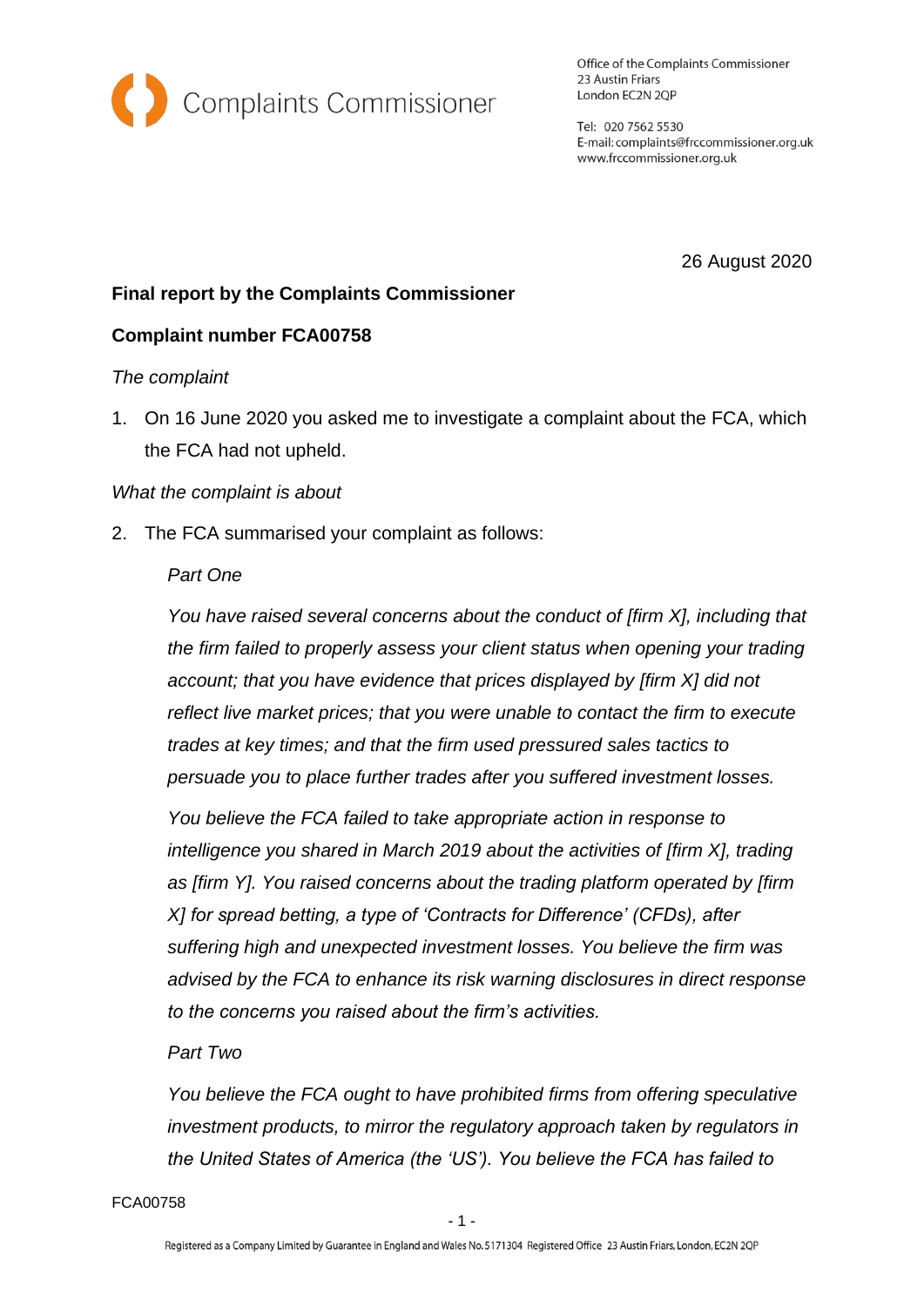*adequately protect the interests of UK consumers against firms offering speculative investment products. You allege the FCA is sympathetic towards firms like [firm X].* 

### *Part Three*

*You believe that FCA employees are biased in favour of firms like [firm X] and that this stems from a lack of diversity among the FCA's employees. You have made similar allegations about the employees of the Complaints Commissioner and firms regulated by the FCA.* 

*You have asked whether the FCA holds data on the ethnicity and religious beliefs of FCA employees, firms and the Complaints Commissioner, to ensure that there is no obvious bias.* 

*Part Four* 

*You are unhappy with the FCA's response to a previous complaint you raised on 21 December 2018, which was logged under case reference number 205686923.*

### *What the regulator decided*

- 3. In relation to Part One, the FCA did not uphold your complaint. It said that for reasons of confidentiality it was unable to tell you what the FCA had done in response to the information about firm X which you had supplied, but that it was satisfied that the information had been considered properly. It explained that the FCA did not deal with individual consumer complaints (which were handled by the Financial Ombudsman Service (FOS)), but that information of the kind which you had supplied was used to inform the FCA's regulation of firms.
- 4. In relation to Part Two of your complaint, the FCA said that it was excluded from the Scheme because it related to the FCA's 'legislative functions' – i.e. the making of rules. However, the FCA did give you an extensive explanation of the steps which it had been taking in relation to the regulation of Contracts for Difference (CFD) providers.
- 5. In relation to Part Three, the FCA said that matters concerning 'the relationship between the FCA and its employees' were excluded from the Scheme. However, it drew your attention to the FCA's Annual Diversity Report. It also said that it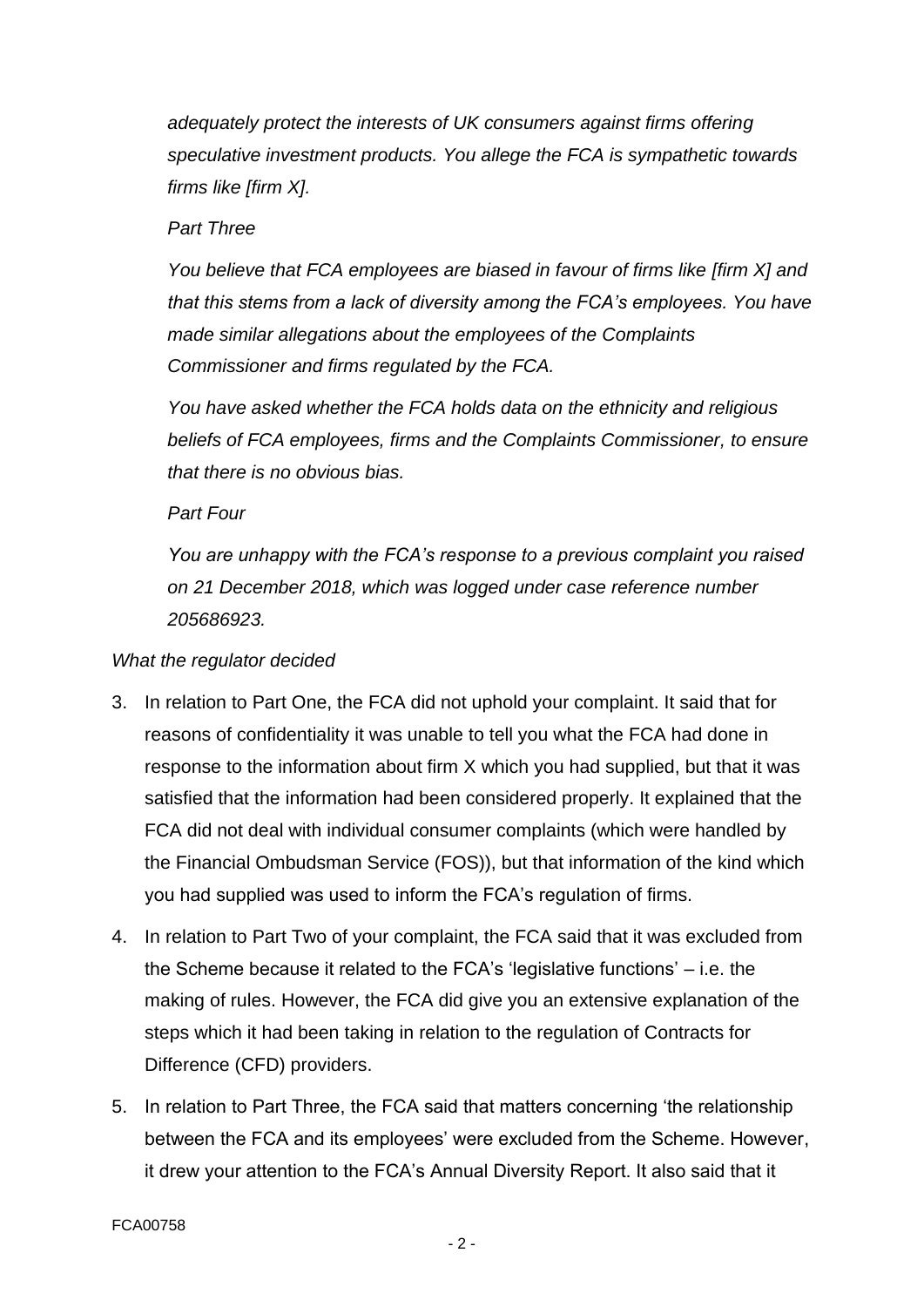was not responsible for issues to do with the employees of my Office, or those of regulated firms.

6. Finally, in relation to Part Four, the FCA said that if you were dissatisfied with its decision on your earlier complaint, you should raise that matter with me.

## *Why you are unhappy with the regulator's decision*

- 7. In your email to me, you make the following principal points:
	- a. The FCA's regulation is ineffective. The FCA has a 'lack of will' and is biased towards financial services organisations;
	- b. It is wrong that the FCA does not have to tell people what action it takes in response to information which they provide. This undermines confidence, and discourages people from making complaints;
	- c. The FCA should be fully transparent with its 'recruitment/appointment and selection practices', and not use misleading data.

### *My analysis*

- 8. Your complaint arises from your bad experience with a CFD provider. As has already been explained to you, this Complaints Scheme cannot consider the dispute between you and firm X. What I can consider, however, is the FCA's actions, or inactions, in response to the information which you supplied.
- 9. I understand your frustration with not being told what, if any action, was taken by the FCA. Unfortunately, this is a feature of the regulatory regime. Section 348 of the Financial Services and Markets Act 2000 places restrictions on what the FCA (and I) can disclose, and the FCA also has policies which it considers are necessary in order to encourage regulated firms to share information with the regulator. There is a good description of this at [https://www.fca.org.uk/freedom](https://www.fca.org.uk/freedom-information/information-we-can-share)[information/information-we-can-share.](https://www.fca.org.uk/freedom-information/information-we-can-share)
- 10. There is a legitimate debate to be had about whether this balance between on the one hand protecting confidential information and encouraging co-operation, and on the other showing consumers what the regulator is doing, is correct. You have argued that the current regime does not inspire confidence or encourage reporting. Unfortunately, that is a matter of FCA policy, which I cannot investigate under the Scheme.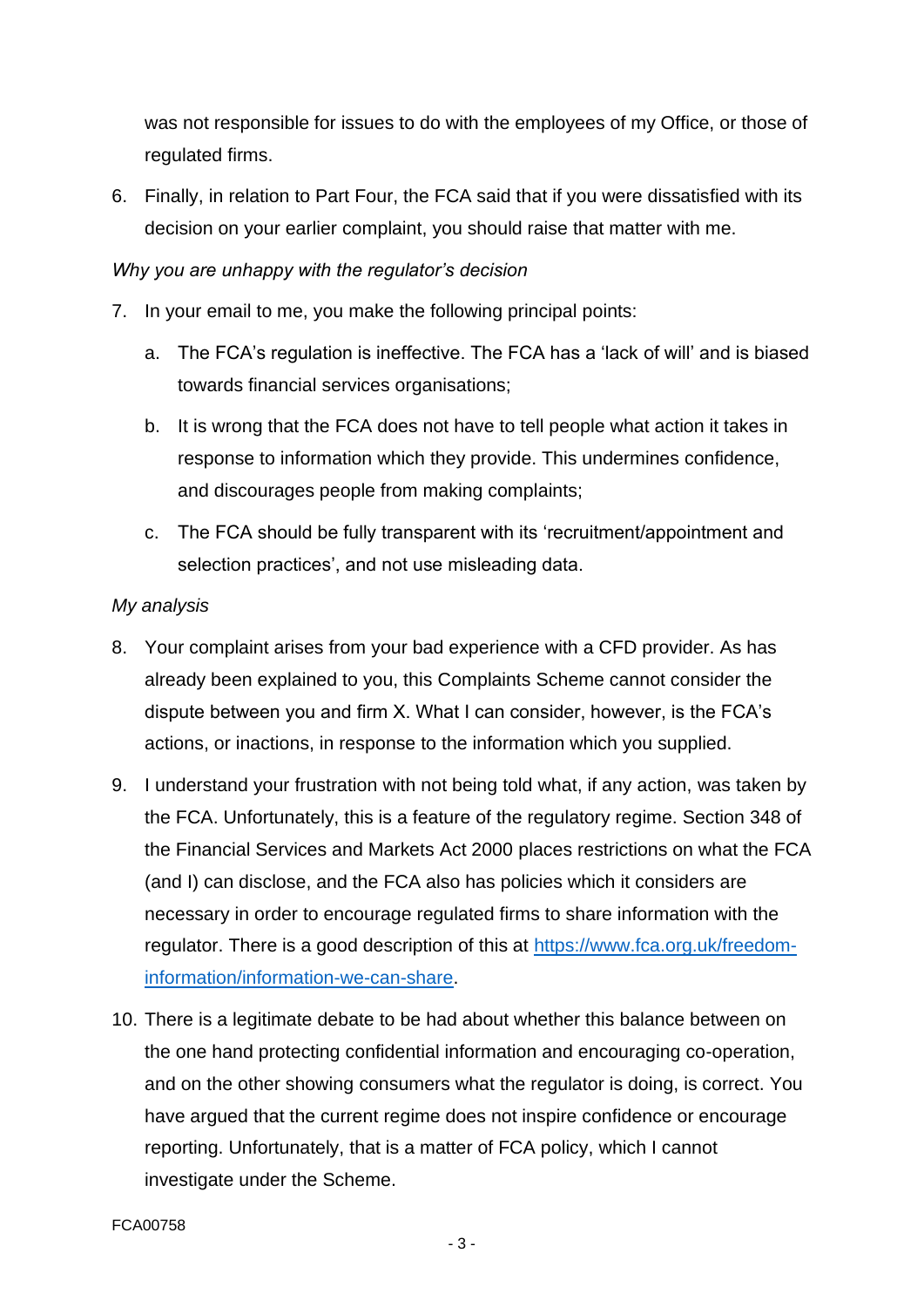- 11. What I can do, however, is to look at the FCA's confidential papers to see whether I am satisfied that the FCA's response to your information was or was not reasonable. I have reviewed the papers, and I can see that the information which you supplied was sent to the right department, and was assessed. I cannot say more about it, for reasons of confidentiality.
- 12. Turning to Part Two of your complaint, you consider that the FCA's approach to the regulation of providers of CFDs compares unfavourably with that of regulators in other jurisdictions. I recognise that that is a legitimate point of view, but again I am afraid that I cannot deal with complaints about the FCA's policies. The FCA has given you a very full explanation of various steps which it has taken in this area: you clearly consider these inadequate, but I cannot adjudicate on that matter.
- 13. On Part Three of your complaint, I do not agree with the FCA's view that it is unable to investigate it because it is excluded from the Scheme as it is 'a complaint about the FCA's relationship with its employees'. Paragraph 3.4 (a) of the Complaints Scheme seems to me to be designed to exclude employment disputes, whereas your complaint is saying that the FCA's employment practices have led to bias in the discharge of its duties. However, the FCA has drawn your attention to its published data on its workforce, and you have not provided any evidence to show that what you see as bias in its regulation is linked to the make-up of its workforce. For that reason, I do not uphold this aspect of your complaint.
- 14. For completeness, I should say that my office comprises four part-time staff, one of whom (myself) is appointed by the regulators with Treasury approval. For that reason, we do not publish data on the ethnic monitoring of our workforce, although we strive to ensure that our recruitment and employment processes reflect good practice on equality and diversity issues.
- 15. Finally, on Part Four of your complaint, I am afraid that that is well out of time. The decision letter on your earlier complaint was sent to you on 6 February 2019, and included clear information that you could ask me to review your complaint, but that you should do so within three months. You have not given me any reason why you were not able to refer the matter to me within those three